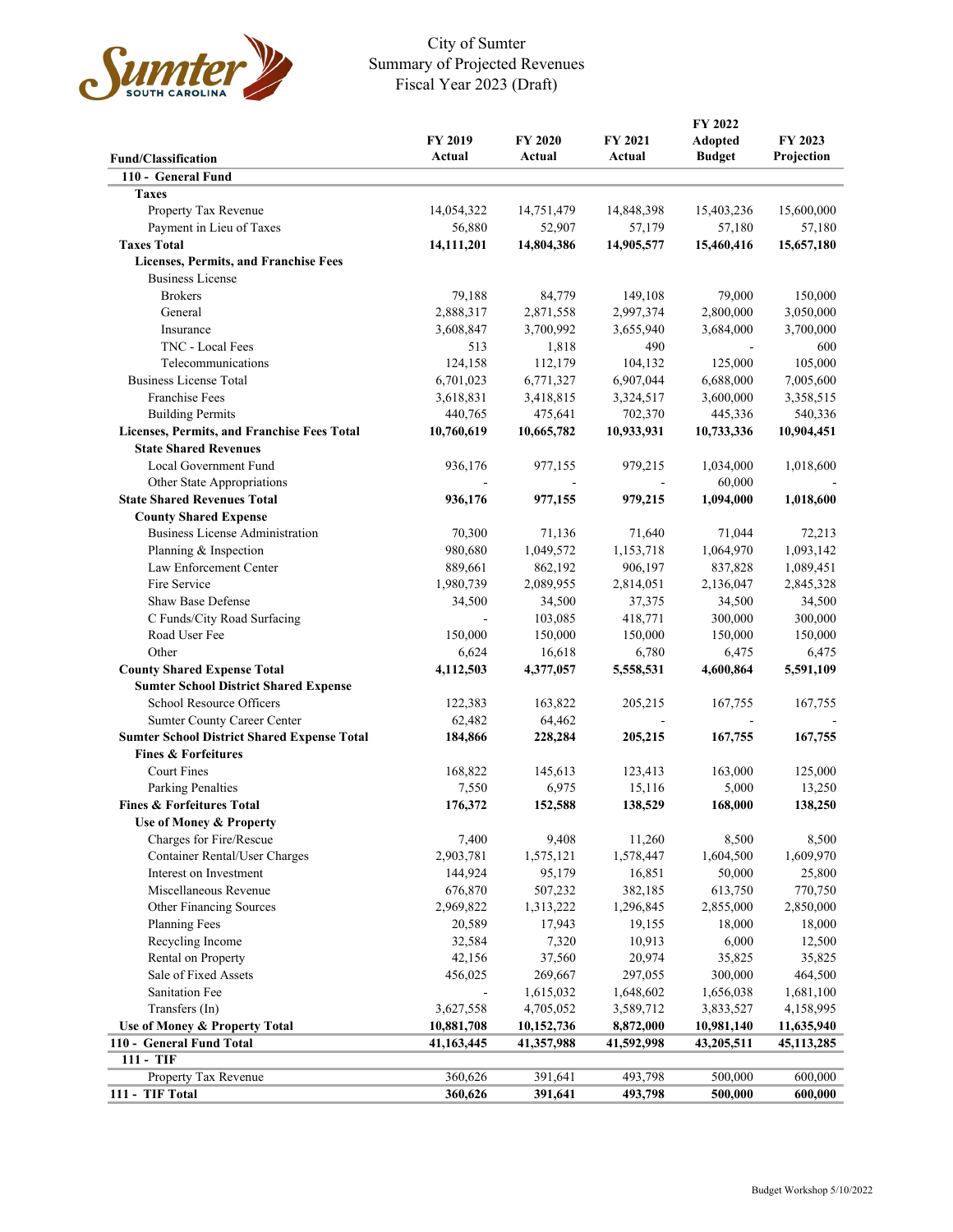

## City of Sumter Summary of Projected Revenues Fiscal Year 2023 (Draft)

|                                                         |                          |                         | FY 2022            |                |            |
|---------------------------------------------------------|--------------------------|-------------------------|--------------------|----------------|------------|
|                                                         | FY 2019                  | <b>FY 2020</b>          | FY 2021            | <b>Adopted</b> | FY 2023    |
| <b>Fund/Classification</b>                              | Actual                   | Actual                  | Actual             | <b>Budget</b>  | Projection |
| 330 - Water & Sewer                                     |                          |                         |                    |                |            |
| Water Sales                                             | 10,288,727               | 10,209,456              | 10,372,662         | 10,900,000     | 11,400,000 |
| Sewer Sales                                             | 10,262,837               | 10,540,528              | 10,712,947         | 11,335,000     | 11,690,000 |
| Water & Sewer Connections                               | 598,355                  | 600,082                 | 714,669            | 600,000        | 672,500    |
| Late Charges/Penalties/Reconnect Fees                   | 737,347                  | 619,745                 | 626,787            | 682,000        | 619,800    |
| Fire Protection Charges                                 | 74,476                   | 74,335                  | 73,880             | 74,100         | 74,600     |
| <b>Bill Collection Fees</b>                             | 36,884                   | 37,892                  | 39,395             | 40,000         | 40,200     |
| Tipping Fee/Sludge Sales                                | 23,536                   | 20,876                  | 30,170             | 25,000         | 38,000     |
| <b>Bad Debt Recovery</b>                                | 140,303                  | 160,016                 | 175,100            | 130,000        | 168,000    |
| Interest Income - Other                                 | 16,756                   | 16,756                  | 16,756             |                |            |
| <b>Application Fee</b>                                  | 102,486                  | 101,226                 | 99,320             | 100,000        | 98,000     |
| Management Fees                                         | 25,000                   | 27,083                  | 412,482            | 22,000         | 400,000    |
| Miscellaneous Fees                                      | 1,129                    | 1,420                   | 15,032             | 5,000          | 16,000     |
| Miscellaneous/Backflow Testing                          | 1,600                    |                         | 1,610              |                |            |
| Other State Appropriations                              |                          | 100,000                 |                    |                |            |
| Interest on Investment                                  | 406,758                  | 338,515                 | 100,536            | 170,700        | 139,700    |
| Miscellaneous Revenue                                   | 29,695                   | 97,335                  | 24,019             |                |            |
| Other Financing Sources                                 | 369,843                  | 405,398                 | 379,181            | 545,148        | 1,135,000  |
| Recycling Income                                        | 6,998                    |                         |                    |                |            |
| Rental on Property                                      | 107,468                  |                         |                    | 145,000        |            |
| Sale of Fixed Assets                                    |                          | 123,807                 | 144,545<br>202,350 |                | 145,000    |
| 330 - Water & Sewer Total                               | (122, 922)<br>23,107,275 | (267,097)<br>23,207,374 |                    | 24,773,948     | 26,636,800 |
|                                                         |                          |                         | 24,141,439         |                |            |
| 334 - Mayesville Water System<br><b>Water Sales</b>     | 104,882                  | 106, 105                | 101,750            | 109,000        | 109,000    |
| Sewer Sales                                             | 137,243                  | 136,385                 | 137,043            | 141,000        | 141,000    |
| Water & Sewer Connections                               | 9,700                    | 1,200                   | 1,800              |                |            |
| Late Charges/Penalties/Reconnect Fees                   | 11,672                   | 11,249                  | 10,195             | 11,900         | 11,900     |
|                                                         |                          |                         |                    |                |            |
| <b>Bad Debt Recovery</b>                                | 3,757                    | 1,670<br>700            | 692<br>625         | 500<br>800     | 500<br>800 |
| <b>Application Fee</b><br>Debt Set Off                  | 808                      |                         |                    |                |            |
|                                                         |                          |                         |                    | 1,000          | 1,000      |
| Interest on Investment                                  | 585                      | 263                     |                    |                |            |
| Miscellaneous Revenue                                   | 150                      | 150<br>958,710          | 30                 |                |            |
| Other Financing Sources                                 |                          |                         | 491,290            |                |            |
| 334 - Mayesville Water System Total<br>333 - Stormwater | 268,797                  | 1,216,432               | 743,425            | 264,200        | 264,200    |
|                                                         |                          |                         |                    |                |            |
| <b>Stormwater Fees</b>                                  | 766,578                  | 815,539                 | 825,358            | 830,000        | 830,000    |
| Other State Appropriations                              | 250,000                  |                         |                    |                |            |
| Other Financing Sources                                 | 205,877                  | 491,966                 | 83,284             | 4,000          | 4,000      |
| 333 - Stormwater Total                                  | 1,222,455                | 1,307,505               | 908,642            | 834,000        | 834,000    |
| 212 - Accommodations                                    |                          |                         |                    |                |            |
| <b>Accommodations Fees</b>                              | 646,968                  | 546,255                 | 596,555            | 575,000        | 575,000    |
| 212 - Accommodations Total                              | 646,968                  | 546,255                 | 596,555            | 575,000        | 575,000    |
| 219 - Hospitality                                       |                          |                         |                    |                |            |
| Hospitality Fees                                        | 2,962,714                | 2,842,689               | 3,295,766          | 2,800,000      | 3,200,000  |
| Miscellaneous Revenue                                   |                          | 596,332                 |                    |                |            |
| Transfers (In)                                          | 470,117                  | 350,000                 |                    |                |            |
| 219 - Hospitality Total                                 | 3,432,831                | 3,789,021               | 3,295,766          | 2,800,000      | 3,200,000  |
| 250 - Victim's Assistance                               |                          |                         |                    |                |            |
| Other Financing Sources                                 | 28,773                   | 24,410                  | 22,547             | 86,961         | 22,500     |
| Transfers (In)                                          |                          | 135,985                 | 40,500             |                | 49,748     |
| 250 - Victim's Assistance Total                         | 28,773                   | 160,395                 | 63,047             | 86,961         | 72,248     |
| <b>Grand Total</b>                                      | 70,231,171               | 71,976,611              | 71,835,670         | 73,039,620     | 77,295,533 |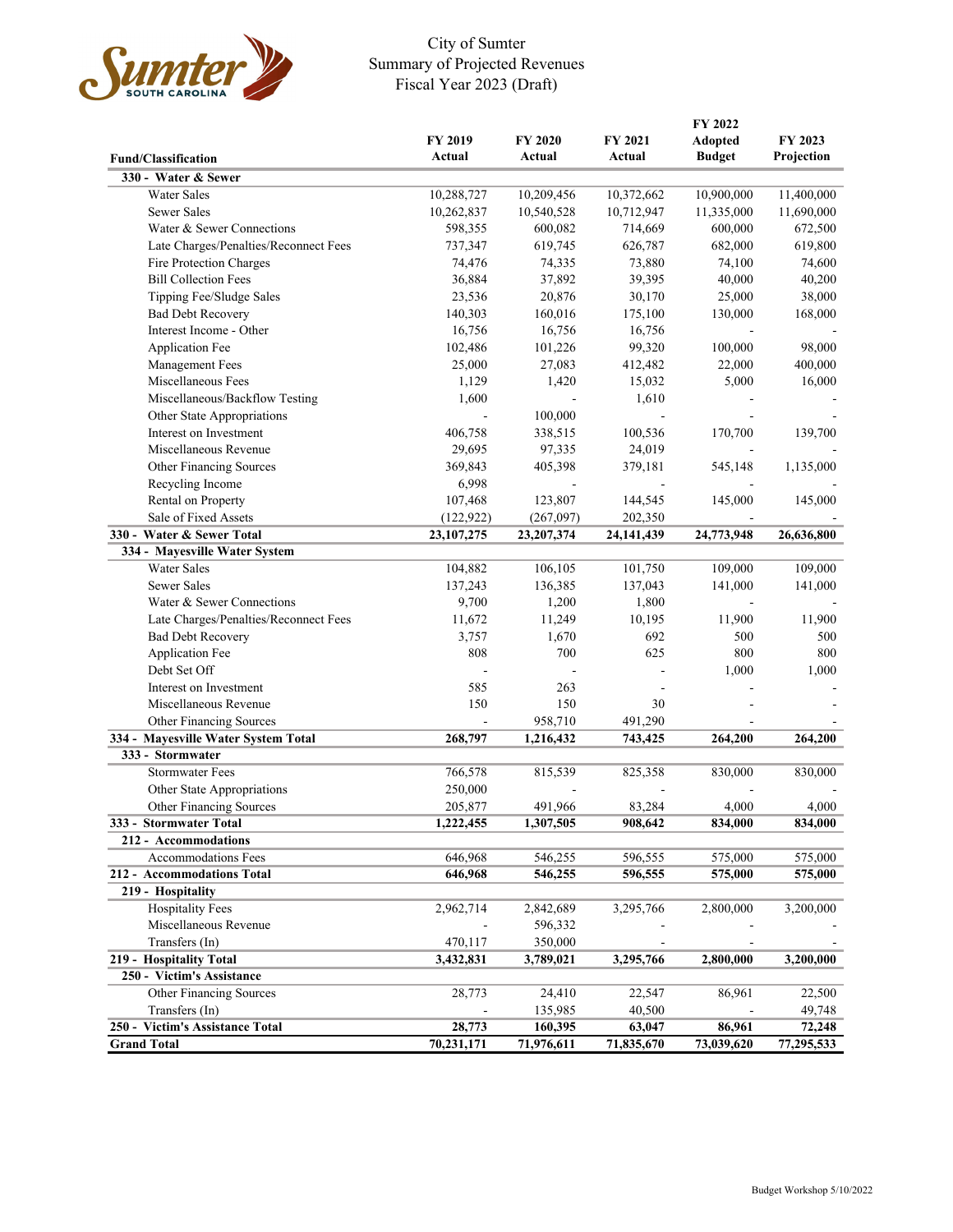

## **City of Sumter Budget Requests by Department Fiscal Year 2023 (Draft)**

|                                      |                | FY 2020                  | FY 2021                  | FY 2022    | FY 2023 Dept.   |
|--------------------------------------|----------------|--------------------------|--------------------------|------------|-----------------|
| <b>Fund/Department</b>               | FY 2019 Actual | Actual                   | Actual                   | Adopted    | <b>Requests</b> |
| 110 General Fund                     |                |                          |                          |            |                 |
| 411 Admin                            | 2,300,132      | 2,637,116                | 2,674,327                | 2,498,725  | 2,550,904       |
| 412 Downtown                         | 674,036        | 717,938                  | 579,864                  | 707,176    | 723,599         |
| 413 City Warehouse                   | 87,355         | 92,437                   | 96,301                   | 111,260    | 116,820         |
| 414 Planning                         | 827,778        | 872,902                  | 603,643                  | 913,985    | 950,137         |
| 415 Growth & Development             | 3,593          | 2,396                    | 2,728                    | 3,000      | 2,500           |
| 416 Business License                 | 243,851        | 318,160                  | 246,931                  | 345,362    | 377,198         |
| 417 Liberty Center                   | 44,780         | 29,713                   | 29,724                   | 32,500     | 32,000          |
| 421 Police                           | 10,500,459     | 11,072,424               | 9,130,177                | 11,240,236 | 12,460,431      |
| 422 Police Joint Shared              | 2,059,552      | 2,102,421                | 1,998,558                | 2,410,768  | 2,570,406       |
| 423 Fire                             | 8,651,544      | 8,766,891                | 7,469,804                | 8,214,443  | 9,243,084       |
| 425 Building Inspection              | 783,031        | 827,934                  | 800,376                  | 979,148    | 937,583         |
| 426 Codes Enforcement                | 427,243        | 394,330                  | 451,542                  | 665,725    | 537,656         |
| 428 Municipal Court                  | 211,431        | 230,934                  | 230,439                  | 233,697    | 254,152         |
| 432 Construction                     | 679,747        | 657,379                  | 700,942                  | 757,974    | 911,985         |
| 433 PW/Maintenance                   | 1,820,997      | 1,403,169                | 1,931,650                | 1,654,150  | 2,122,735       |
| 434 Sanitation                       | 3,618,508      | 3,743,968                | 4,415,576                | 4,362,665  | 4,821,693       |
| 435 Vehicle Maintenance              | 109,807        | 109,426                  | 72,240                   | 180,849    | 139,912         |
| 441 Parks                            | 1,273,561      | 1,128,841                | 1,543,043                | 1,345,577  | 1,537,231       |
| 442 Gardens                          | 690,937        | 713,782                  | 938,808                  | 794,441    | 912,988         |
| 451 Tennis                           | 580,880        | 524,008                  | 598,875                  | 504,059    | 596,372         |
| 452 Aquatic                          | 305,299        | 300,406                  | 270,612                  | 392,002    | 455,690         |
| 458 Opera House Auditorium/Annex     | 371,477        | 244,427                  | 506,576                  | 48,000     | 32,800          |
| 466 Hope Centers                     | 634,069        | 659,501                  | 701,340                  | 761,219    | 717,677         |
| 467 Economic Development             | 5,635          | (1,000)                  | $\overline{\phantom{a}}$ |            |                 |
| 471 General Obligation Bonds         | 499,708        | 729,227                  | 748,865                  | 768,333    | 512,000         |
| 473 Interest Bond                    | 44,109         | 196,080                  | 176,465                  | 156,310    | 135,620         |
| 481 Appropriations to Other Agencies | 325,007        | 319,489                  | 95,541                   | 85,543     | 254,981         |
| 491 Other                            | 4,631,269      | 2,700,291                | 2,585,513                | 2,454,148  | 2,539,277       |
| 492 Other-Financing Uses             | 19,365         | $\overline{\phantom{a}}$ | $\overline{\phantom{a}}$ |            |                 |
| 493 Employee Fringe Benefits         | 866,814        | 880,000                  | 1,325,727                | 515,716    | 961,443         |
| 495 Transfers Out                    | 278,117        | 68,500                   | 68,500                   | 68,500     | 498,558         |
| 110 General Fund Total               | 43,570,089     | 42,443,090               | 40,994,688               | 43,205,511 | 47,907,432      |
| <b>111 TIF</b>                       |                |                          |                          |            |                 |
| 411 Admin                            | 346            | 338                      | 311                      |            |                 |
| 467 Economic Development             | 6,706          | 20,886                   | 209,815                  | 75,640     | 177,882         |
| 471 General Obligation Bonds         | 200,000        | 345,000                  | 350,000                  | 355,000    | 360,000         |
| 473 Interest Bond                    | 87,618         | 83,538                   | 76,500                   | 69,360     | 62,118          |
| 111 TIF Total                        | 294,670        | 449,762                  | 636,626                  | 500,000    | 600,000         |
| 330 Water & Sewer                    |                |                          |                          |            |                 |
| 501 Administrative                   | 4,073,065      | 4,082,529                | 3,791,384                | 5,069,968  | 5,006,522       |
| 502 Utility Billing                  | 2,431,605      | 2,267,827                | 2,745,374                | 2,484,720  | 2,520,006       |
| 503 Water & Sewer Distribution       | 2,402,850      | 2,941,179                | 5,966,994                | 4,037,765  | 4,431,661       |
| 504 Mechanical Maintenance           | 684,467        | 748,544                  | 816,912                  | 922,338    | 1,161,413       |
| 505 Water Plants                     | 2,804,989      | 2,862,026                | 4,169,688                | 3,724,807  | 3,900,422       |
| 506 Sewer Plants                     | 3,368,574      | 3,312,568                | 4,652,189                | 3,842,160  | 4,039,655       |
| 507 Electrical Maintenance           | 194,115        | 205,038                  | 204,288                  | 245,447    | 246,027         |
| 509 Engineering                      | 446,268        | 574,926                  | 522,966                  | 939,170    | 998,388         |
| 573 Interest Revenue Bonds           | 1,926,581      | 1,824,410                | 1,775,777                | 1,631,650  | 1,545,400       |
| 575 Agency Fees                      | 6,565          | 4,000                    | 3,900                    |            |                 |
| 581 Revenue Bonds Projects           | 9,643          |                          | 892,148                  |            |                 |
| 585 Federal/State Grant Projects     | 61,708         | 5,042                    | 80,093                   |            |                 |
| 591 Water & Sewer, Other             | 6,494,685      | 6,489,592                | 632,595                  | 1,635,562  | 2,546,945       |
| 592 Other Financing Uses             | (38, 890)      |                          |                          |            |                 |
| 593 Purchased Services Insurance     | 210,998        | 215,659                  | 217,105                  | 240,361    | 240,361         |
| 330 Water & Sewer Total              | 25,077,224     | 25,533,339               | 26,471,413               | 24,773,948 | 26,636,800      |